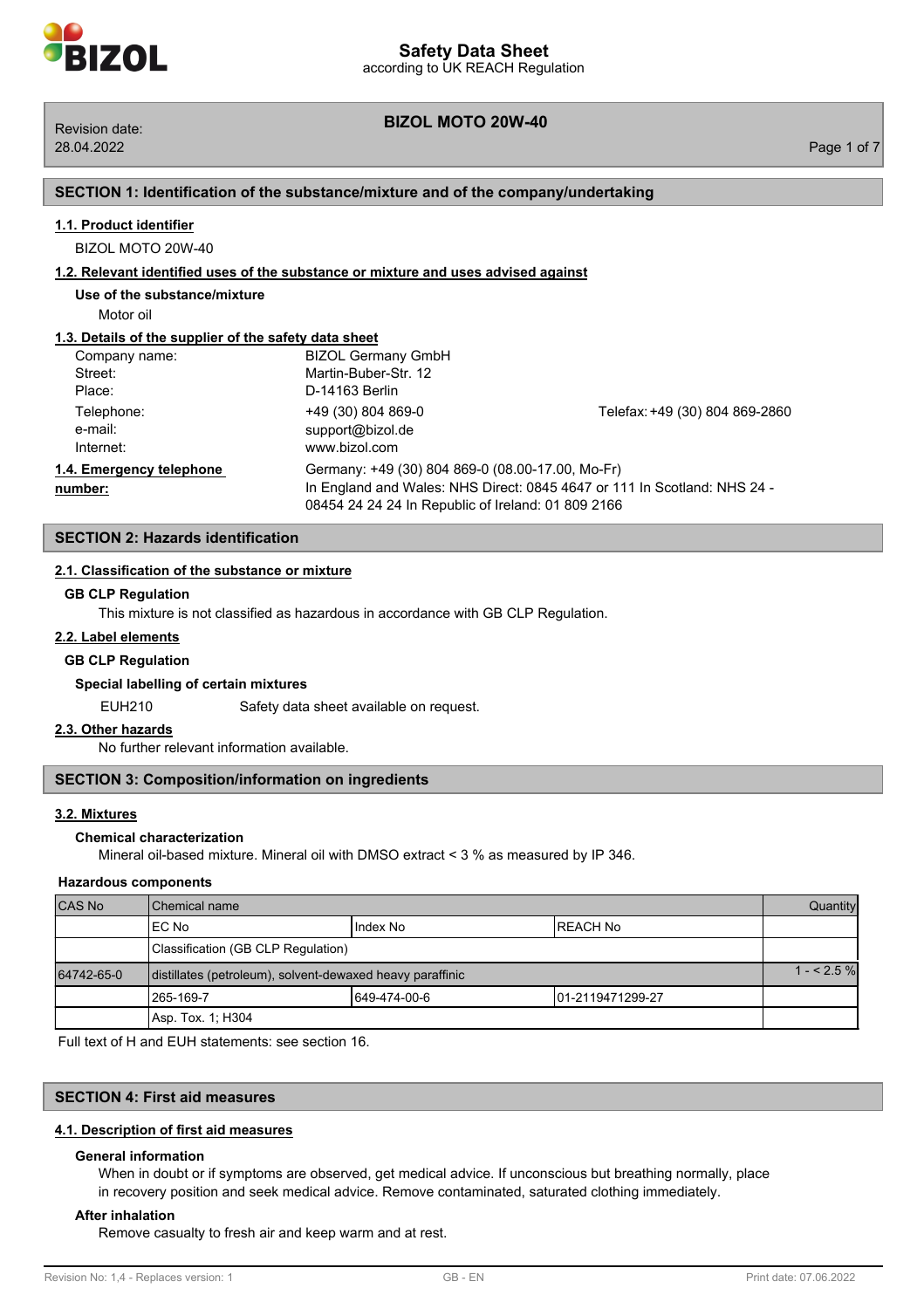

# **BIZOL MOTO 20W-40** Revision date:

according to UK REACH Regulation **Safety Data Sheet**

28.04.2022 Page 2 of 7

## **After contact with skin**

After contact with skin, wash immediately with plenty of water and soap.

## **After contact with eyes**

After contact with the eyes, rinse with water with the eyelids open for a sufficient length of time, then consult an ophthalmologist immediately.

#### **After ingestion**

If swallowed, rinse mouth with water (only if the person is conscious). Let water be drunken in little sips (dilution effect). Call a physician immediately. Do NOT induce vomiting.

#### **4.2. Most important symptoms and effects, both acute and delayed**

When in doubt or if symptoms are observed, get medical advice.

#### **4.3. Indication of any immediate medical attention and special treatment needed**

No information available.

## **SECTION 5: Firefighting measures**

## **5.1. Extinguishing media**

## **Suitable extinguishing media**

alcohol resistant foam, Extinguishing powder, Carbon dioxide (CO2).

## **Unsuitable extinguishing media**

Full water jet.

#### **5.2. Special hazards arising from the substance or mixture**

Hazardous decomposition products: Carbon monoxide Carbon dioxide (CO2). Do not inhale explosion and combustion gases.

## **5.3. Advice for firefighters**

In case of fire: Wear self-contained breathing apparatus.

#### **Additional information**

Collect contaminated fire extinguishing water separately. Do not allow entering drains or surface water. Do not allow to enter into soil/subsoil.

## **SECTION 6: Accidental release measures**

## **6.1. Personal precautions, protective equipment and emergency procedures**

## **General advice**

Protective measures: see section 7 + 8.

### **6.2. Environmental precautions**

Do not allow to enter into surface water or drains. Do not allow to enter into soil/subsoil. Clean contaminated articles and floor according to the environmental legislation.

## **6.3. Methods and material for containment and cleaning up**

### **Other information**

Absorb with liquid-binding material (sand, diatomaceous earth, acid- or universal binding agents). Treat the recovered material as prescribed in the section on waste disposal.

#### **6.4. Reference to other sections**

Protective measures: see section 7 + 8.

## **SECTION 7: Handling and storage**

## **7.1. Precautions for safe handling**

#### **Advice on safe handling**

Use personal protection equipment. Do not eat, drink or smoke when using this product. Provide fresh air. Handle and open container with care. Conditions to avoid: generation/formation of aerosols.

## **Advice on protection against fire and explosion**

No special measures are necessary.

#### **Advice on general occupational hygiene**

When using do not eat, drink, smoke, sniff.

## **7.2. Conditions for safe storage, including any incompatibilities**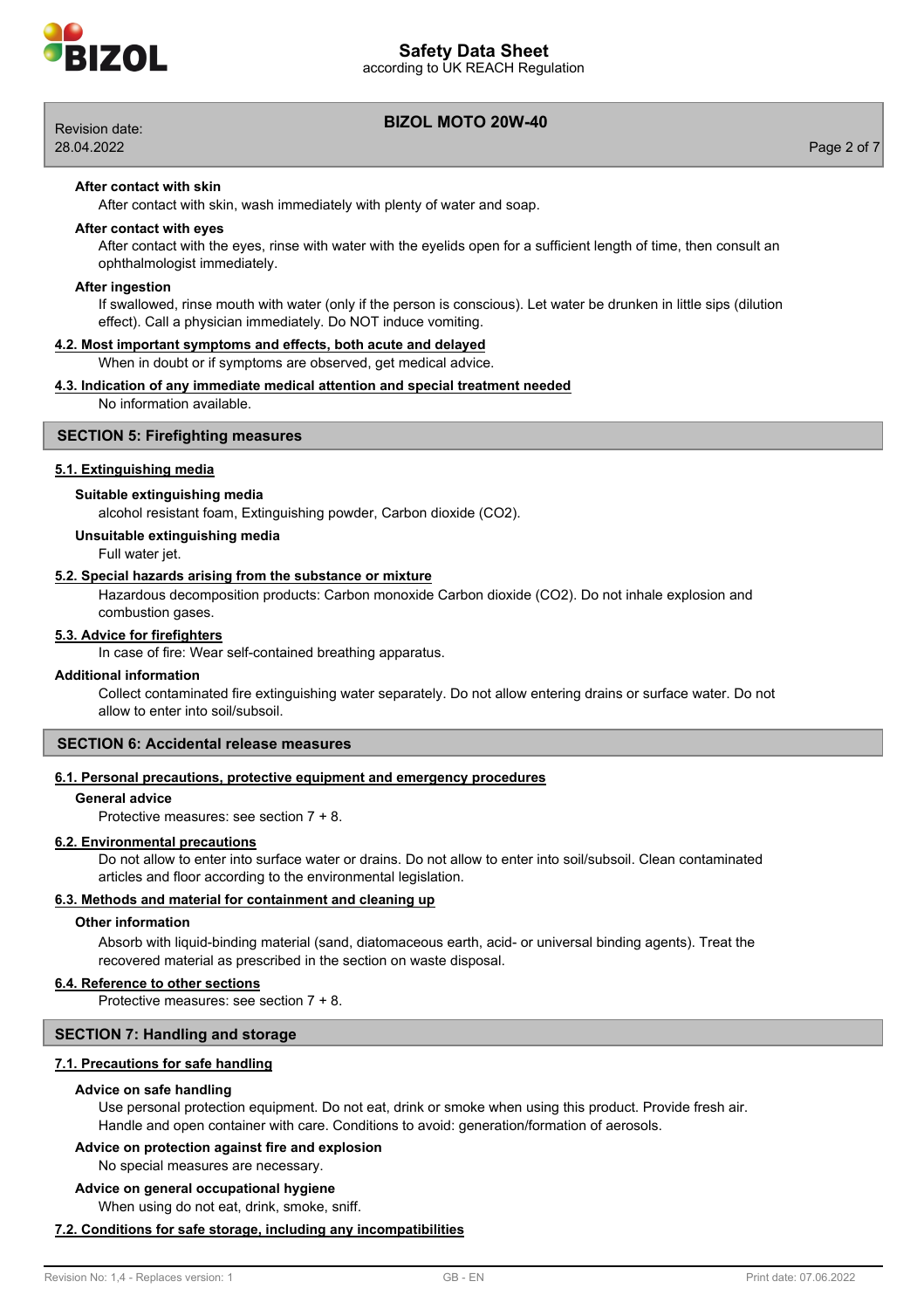

## according to UK REACH Regulation **Safety Data Sheet**

## **BIZOL MOTO 20W-40** Revision date:

## **Requirements for storage rooms and vessels**

Protect against: Frost. Keep away from heat. Protect from direct sunlight. Keep container tightly closed in a cool, well-ventilated place.

## **7.3. Specific end use(s)**

Observe technical data sheet.

## **SECTION 8: Exposure controls/personal protection**

## **8.1. Control parameters**

#### **DNEL/DMEL values**

| CAS No                                                                  | Substance |                 |        |                          |
|-------------------------------------------------------------------------|-----------|-----------------|--------|--------------------------|
| DNEL type                                                               |           | IExposure route | Effect | Value                    |
| 64742-65-0<br>distillates (petroleum), solvent-dewaxed heavy paraffinic |           |                 |        |                          |
| Worker DNEL, long-term                                                  |           | Iinhalation     | Hocal  | $5,40$ mg/m <sup>3</sup> |
| Consumer DNEL, long-term                                                |           | Iinhalation     | Hocal  | 1,20 mg/m <sup>3</sup>   |

## **PNEC values**

| CAS No                                                                  | Substance |  |
|-------------------------------------------------------------------------|-----------|--|
| Environmental compartment<br>Value                                      |           |  |
| 64742-65-0<br>distillates (petroleum), solvent-dewaxed heavy paraffinic |           |  |
| $9,33 \text{ mg/kg}$<br>Secondary poisoning                             |           |  |

## **8.2. Exposure controls**

## **Appropriate engineering controls**

See section 7. No additional measures necessary.

#### **Individual protection measures, such as personal protective equipment**

#### **Eye/face protection**

Eye glasses with side protection.

## **Hand protection**

Wear suitable gloves. Recommended glove articles: EN ISO 374. Suitable material: NBR (Nitrile rubber). Breakthrough time: > 480 min (Thickness of the glove material: 0.4 mm). Breakthrough times and swelling properties of the material must be taken into consideration. For special purposes, it is recommended to check the resistance to chemicals of the protective gloves mentioned above together with the supplier of these gloves. Barrier creams can help protecting exposed skin areas. In no case should they be used after contact.

## **Skin protection**

Protective clothing.

# **Respiratory protection**

With correct and proper use, and under normal conditions, breathing protection is not required. When splashes or fine mist form, a permitted breathing apparatus suitable for these purposes must be used. Suitable respiratory protection apparatus: Filtering Half-face mask (EN 149), e.g. FFA P / FFP3.

#### **Environmental exposure controls**

Do not allow to enter into surface water or drains.

## **SECTION 9: Physical and chemical properties**

#### **9.1. Information on basic physical and chemical properties**

| Physical state: | Liquid         |
|-----------------|----------------|
| Colour:         | brown          |
| Odour:          | characteristic |

## **Changes in the physical state**

Melting point/freezing point: not determined

Boiling point or initial boiling point and not determined not determined boiling range: Pour point:  $\sim$  -25 °C ASTM D 7346

**Test method**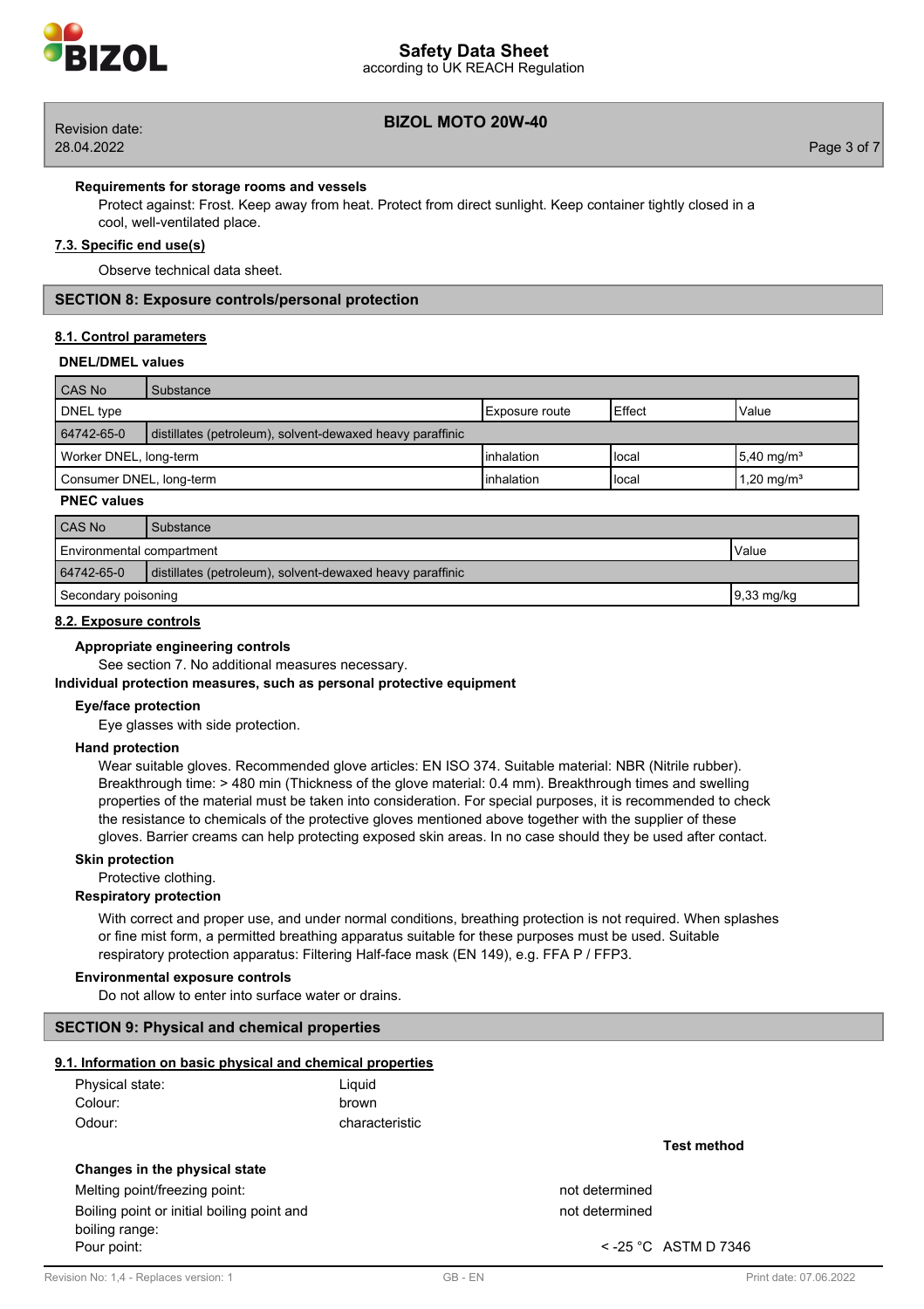

| Revision date:                              | <b>BIZOL MOTO 20W-40</b>  |                                         |
|---------------------------------------------|---------------------------|-----------------------------------------|
| 28.04.2022                                  |                           | Page 4 of 7                             |
| Flash point:                                |                           | > 210 °C EN ISO 2592                    |
| Lower explosion limits:                     | 0,6 vol. %                |                                         |
| Upper explosion limits:                     | 6,5 vol. %                |                                         |
| Auto-ignition temperature:                  | not determined            |                                         |
| Decomposition temperature:                  | No information available. |                                         |
| pH-Value:                                   | not applicable            |                                         |
| Viscosity / dynamic:                        | not determined            |                                         |
| Viscosity / kinematic:<br>(at 100 °C)       |                           | 13,5 mm <sup>2</sup> /s ASTM D 7042     |
| Flow time:                                  | not determined            |                                         |
| Water solubility:                           | insoluble                 |                                         |
| Partition coefficient n-octanol/water:      | not determined            |                                         |
| Vapour pressure:<br>(at 20 $°C$ )           | $< 0.1$ hPa               |                                         |
| Density (at 15 °C):                         |                           | 0,86 g/cm <sup>3</sup> DIN EN ISO 12185 |
| Relative vapour density:                    | not determined            |                                         |
| 9.2. Other information                      |                           |                                         |
| Other safety characteristics                |                           |                                         |
| Evaporation rate:                           | not determined            |                                         |
| <b>Further Information</b>                  |                           |                                         |
| No information available.                   |                           |                                         |
| <b>SECTION 10: Stability and reactivity</b> |                           |                                         |
| 10.1. Reactivity                            |                           |                                         |

No information available.

## **10.2. Chemical stability**

No information available.

## **10.3. Possibility of hazardous reactions**

No hazardous reaction when handled and stored according to provisions.

## **10.4. Conditions to avoid**

Heat.

#### **10.5. Incompatible materials**

No information available.

## **10.6. Hazardous decomposition products**

No information available.

## **SECTION 11: Toxicological information**

## **11.1. Information on hazard classes as defined in GB CLP Regulation**

#### **Acute toxicity**

Based on available data, the classification criteria are not met.

## **Irritation and corrosivity**

Based on available data, the classification criteria are not met.

### **Sensitising effects**

Based on available data, the classification criteria are not met.

## **Carcinogenic/mutagenic/toxic effects for reproduction**

Based on available data, the classification criteria are not met.

#### **STOT-single exposure**

Based on available data, the classification criteria are not met.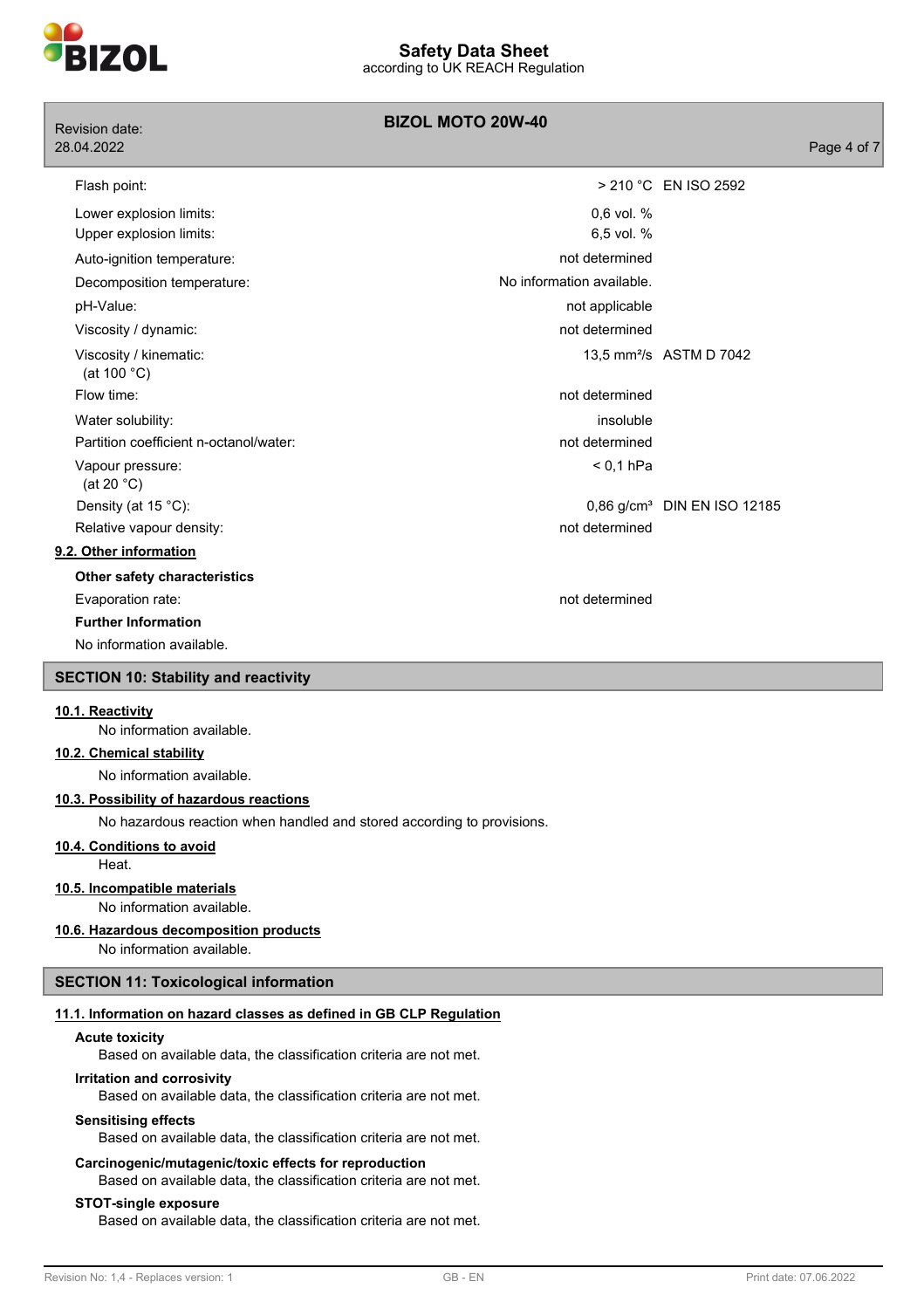

according to UK REACH Regulation



28.04.2022 Page 5 of 7

## **BIZOL MOTO 20W-40** Revision date:

## **STOT-repeated exposure**

Based on available data, the classification criteria are not met.

## **Aspiration hazard**

Based on available data, the classification criteria are not met.

#### **11.2. Information on other hazards**

#### **Other information**

Keeping to the general worker's protection rules and the industrial hygienics, there is no risk in handling this product through the personnel.

#### **SECTION 12: Ecological information**

#### **12.1. Toxicity**

There are no data available on the mixture itself.

## **12.2. Persistence and degradability**

There are no data available on the mixture itself.

## **12.3. Bioaccumulative potential**

There are no data available on the mixture itself.

## **12.4. Mobility in soil**

No data available

## **12.5. Results of PBT and vPvB assessment**

The substances in the mixture do not meet the PBT/vPvB criteria according to UK REACH.

#### **12.6. Endocrine disrupting properties**

This product does not contain a substance that has endocrine disrupting properties with respect to non-target organisms as no components meets the criteria.

#### **12.7. Other adverse effects**

No data available

## **SECTION 13: Disposal considerations**

## **13.1. Waste treatment methods**

## **Disposal recommendations**

Do not allow to enter into surface water or drains. This material and its container must be disposed of in a safe way. Waste disposal according to EC directives 75/442/EEC and 91/689/EEC in the corresponding versions, covering waste and dangerous waste.

## **List of Wastes Code - residues/unused products**

130205 OIL WASTES AND WASTES OF LIQUID FUELS (EXCEPT EDIBLE OILS, AND THOSE IN CHAPTERS 05, 12 AND 19); waste engine, gear and lubricating oils; mineral-based non-chlorinated engine, gear and lubricating oils; hazardous waste

## **Contaminated packaging**

Non-contaminated packages may be recycled. Consult the appropriate local waste disposal expert about waste disposal.

## **SECTION 14: Transport information**

#### **Land transport (ADR/RID)**

**Marine transport (IMDG)**

Marine pollutant: NO

# **Air transport (ICAO-TI/IATA-DGR)**

**14.1. UN number or ID number:** No dangerous good in sense of this transport regulation. **14.2. UN proper shipping name:** No dangerous good in sense of this transport regulation. **14.3. Transport hazard class(es):** No dangerous good in sense of this transport regulation. **14.4. Packing group:** No dangerous good in sense of this transport regulation.

**14.1. UN number or ID number:** No dangerous good in sense of this transport regulation. **14.2. UN proper shipping name:** No dangerous good in sense of this transport regulation. **14.3. Transport hazard class(es):** No dangerous good in sense of this transport regulation. **14.4. Packing group:** No dangerous good in sense of this transport regulation.

**14.1. UN number or ID number:** No dangerous good in sense of this transport regulation.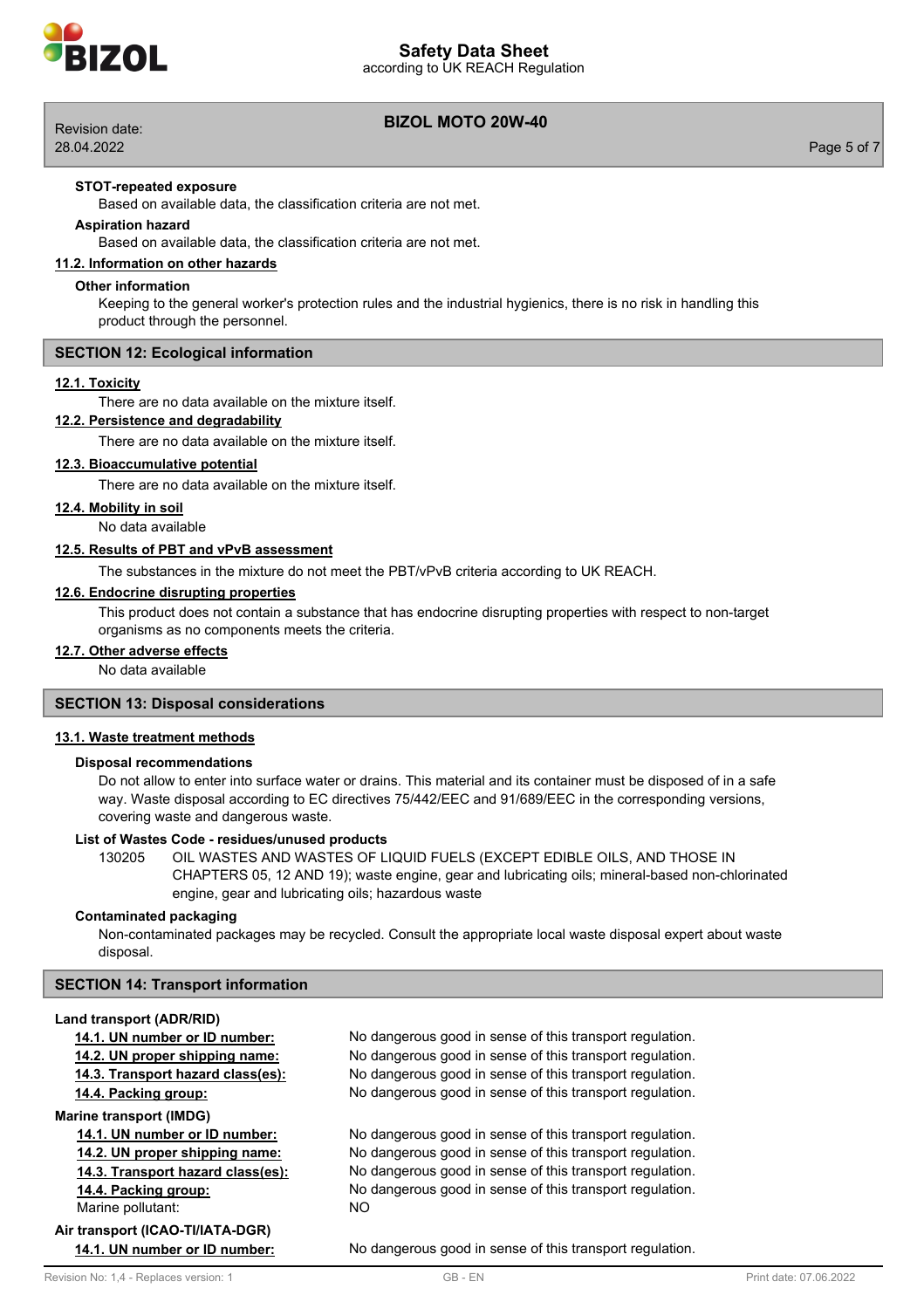

**BIZOL MOTO 20W-40** Revision date: 28.04.2022 Page 6 of 7 **14.2. UN proper shipping name:** No dangerous good in sense of this transport regulation. **14.3. Transport hazard class(es):** No dangerous good in sense of this transport regulation. **14.4. Packing group:** No dangerous good in sense of this transport regulation. **14.5. Environmental hazards** ENVIRONMENTALLY HAZARDOUS: No **14.6. Special precautions for user** No data available **14.7. Maritime transport in bulk according to IMO instruments** No data available **SECTION 15: Regulatory information 15.1. Safety, health and environmental regulations/legislation specific for the substance or mixture EU regulatory information** Restrictions on use (REACH, annex XVII): Entry 75 2010/75/EU (VOC): 0 % Information according to 2012/18/EU (SEVESO III): Not subject to 2012/18/EU (SEVESO III) **National regulatory information** Water hazard class (D):  $1 -$  slightly hazardous to water **15.2. Chemical safety assessment** Chemical safety assessments for substances in this mixture were not carried out. **SECTION 16: Other information Changes** This data sheet contains changes from the previous version in section(s): 1,2,7,9,11,13,14,15. **Abbreviations and acronyms** ADR: Accord relatif au transport international des marchandises dangereuses par route (Agreement concerning the International Carriage of Dangerous Goods by Road) RID: Règlement concernant le transport international ferroviaire des marchandises dangereuses (Regulations concerning the International Carriage of Dangerous Goods by Rail) IMDG: International Maritime Code for Dangerous Goods IATA: International Air Transport Association ICAO: International Civil Aviation Organization CAS: Chemical Abstracts Service (a division of the American Chemical Society) DNEL/DMEL: Derived No-Effect Level / Derived Minimal Effect Level PNEC: Predicted No Effect Concentration

- WEL (UK): Workplace Exposure Limits
- TWA (EC): Time-Weighted Average
- STEL (EC): Short Term Exposure Limit
- ATE: Acute Toxicity Estimate
- LD50: Lethal Dose, 50% (median lethal dose)
- LC50: Lethal Concentration, 50% (median lethal concentration)
- EC50: half maximal Effective Concentration
- ErC50: EC50 in terms of reduction of growth rate

AwSV: Verordnung über Anlagen zum Umgang mit wassergefährdenden Stoffen

## **Relevant H and EUH statements (number and full text)**

| H304   | May be fatal if swallowed and enters airways. |
|--------|-----------------------------------------------|
| EUH210 | Safety data sheet available on request.       |

## **Further Information**

Safety Data Sheet according to COMMISSION REGULATION (EU) 2015/830 of 28 May 2015 amending Regulation (EC) No 1907/2006 of the European Parliament and of the Council on the Registration, Evaluation, Authorisation and Restriction of Chemicals (REACH). -------------------------------------------------------------------------------------------------